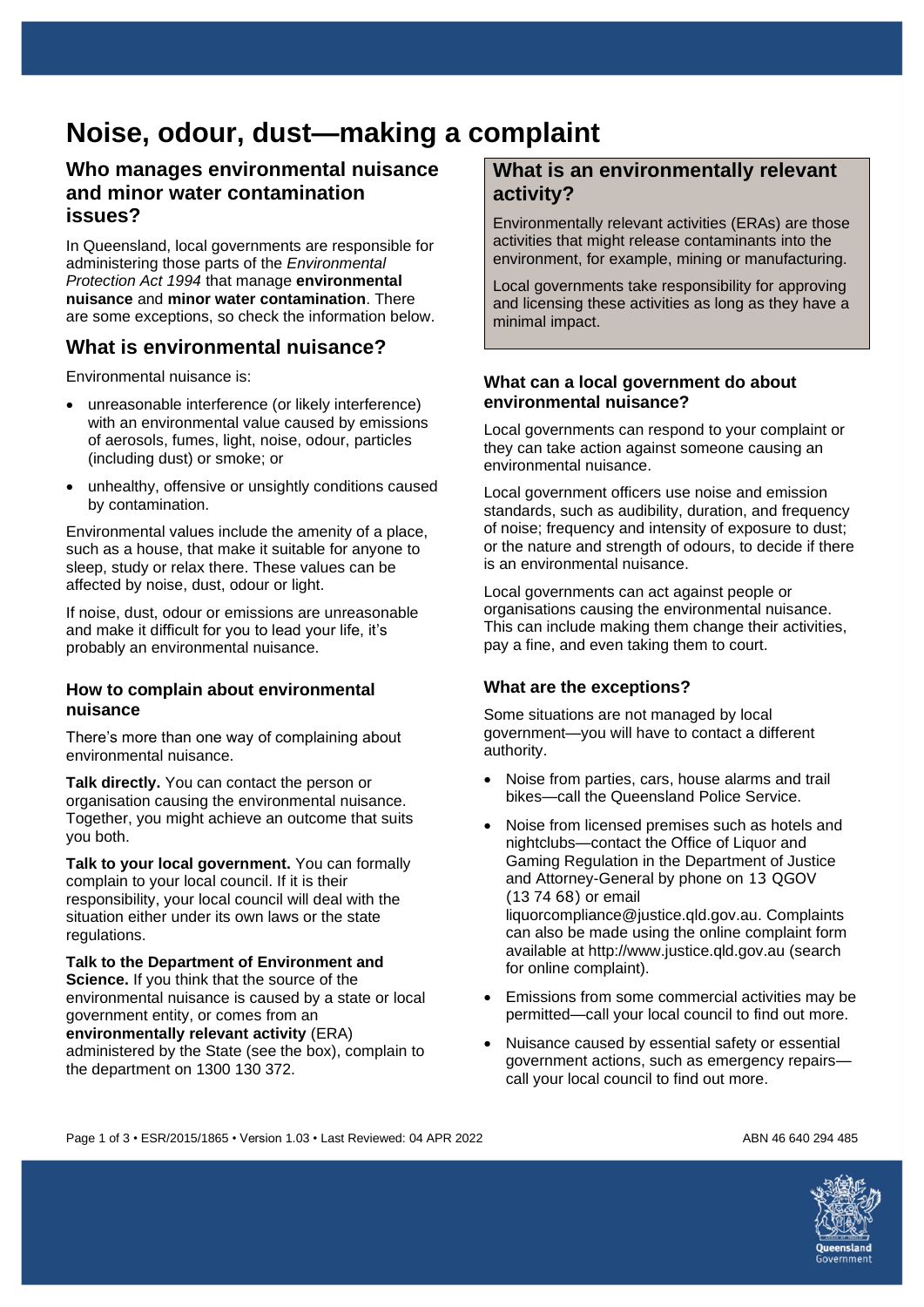# **What is minor water contamination?**

Contaminants released into creeks, water courses, roadside gutters or stormwater drainage can cause minor water contamination. Prohibited water contaminants include chemicals, waste oils, paint, industrial wastes, clay, gravel and sediment, lawn clippings, leaves and pruning waste, and vehicles and their components such as batteries and tyres.

Your complaint can stop minor water contamination.

### **How to complain about minor water contamination**

**Talk to your local government**. You should direct all complaints about minor water contamination to your local government.

**Talk to the Department of Environment and Science.** If you think that the source of the minor water contamination is caused by a state or local government entity, or comes from an

**environmentally relevant activity** (ERA)

administered by the State (see the box), complain to the department on 1300 130 372.

#### **What can a local government do about minor water contamination?**

Local councils can respond to your complaint or they can take action against someone responsible for minor water contamination.

Local government officers will investigate to decide whether minor water contamination has occurred and may take action based on the type of contaminant, the quantity released and any actions that were taken or could have been taken to minimise its release.

Local councils can act against people or organisations causing minor water contamination. This can include making them change their activities, pay a fine, and even taking them to court.

### **What are the exceptions?**

The Department of Environment and Science is responsible for taking action on water contamination that could result in serious or material environmental harm when the contaminant creates more than just a minor nuisance and is likely to result in the widespread death of aquatic ecosystems. An example is a major fish kill from a ruptured chemical transportation pipe or an event that could contaminate drinking water.



# **Prohibited water contaminants**

This is a list of all materials that are legally considered water contaminants:

- chemicals or chemical waste
- a gas other than oxygen
- a liquid containing suspended or dissolved solids
- a liquid that has a temperature different by more than 2°C from ambient water temperature
- animal matter including dead animals, animal remains and animal excreta; and water used to clean animals, animal enclosures or vehicles used for transporting animals
- ashes, clay, gravel, sediment, stones and similar organic or inorganic matter
- a substance that has a pH outside the range 6.5 to 8.5
- building and construction materials, including bitumen, brick, cement, concrete and plaster